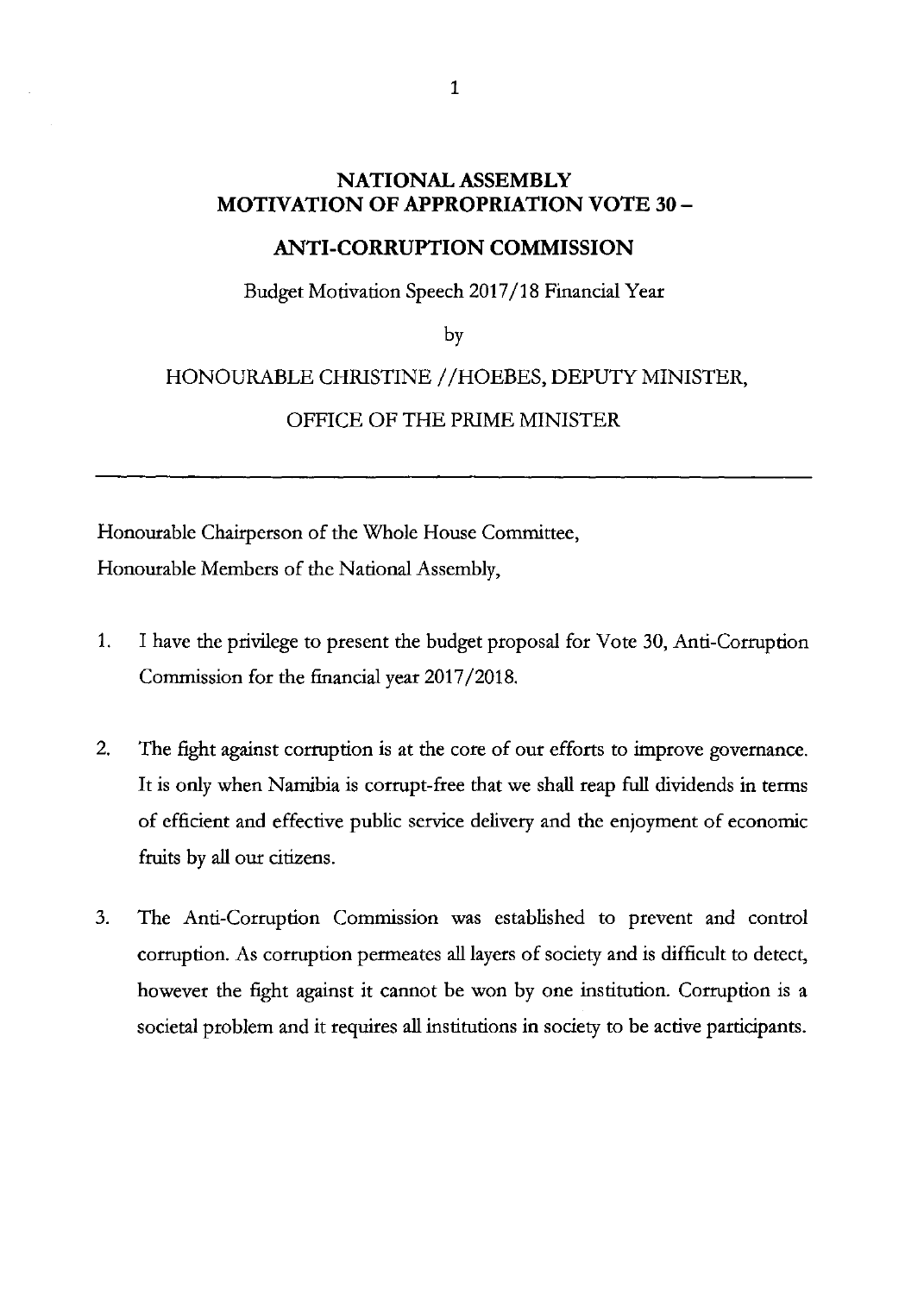- 4. Namibia continues to be rated favourably on governance and institutional issues by a number of international agencies. We however could do better and have set ourselves targets to reach in the medium term. The Harambee Prosperity Plan targets improvement from position 4 to position 1 in Africa on Transparency International's measure of perceived levels of public sector corruption.
- 5. Before I present the details of the budget proposal for the financial year 2017/18, I would first like to reflect on key achievements during the financial year 2016/17.
- 6. In respect of the Medium Term Plan  $2016/17 2018/19$ , Vote 30 reflected three programmes, namely  $-$ 
	- Investigation of allegations of corruption
	- Corruption prevention
	- Co-ordination, management and support
	- 7.The initial allocation for the financial year 2016/17 was N\$49,860,000 but was Reduced during the Mid  $-$  term Budget Review to N\$ 48,080,000
- 8. The above resources were utilized in the Commissions' investigative work, the delivery of anti-corruption messages to the public and in efforts to prevent or curb corruption.
- 9. With regard to investigative work, the Commission by middle March 2017 managed to deal with 400 cases of which-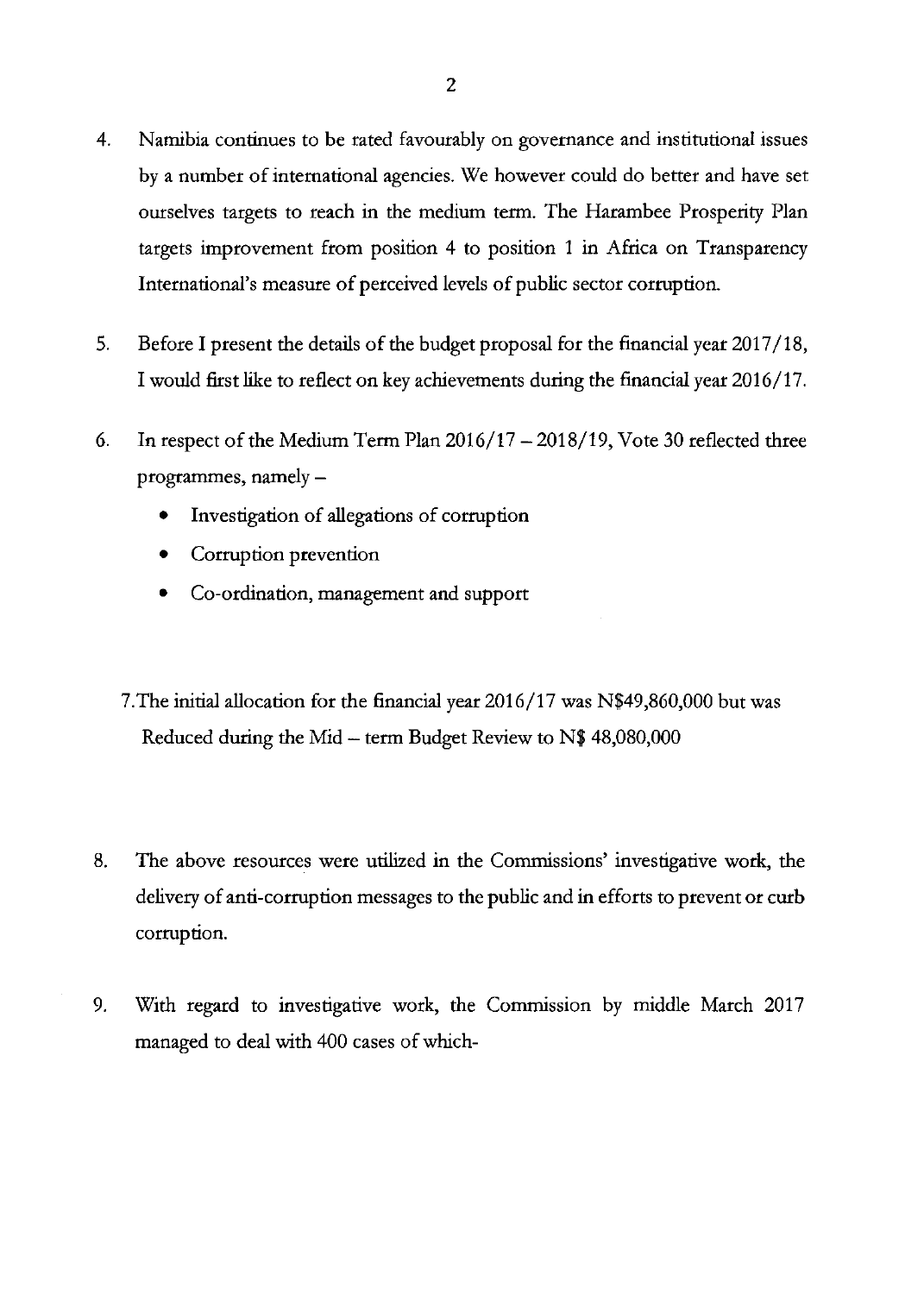- in 49 cases the investigations were finalized and referred to the Prosecutor-General with a recommendation that criminal prosecution be instituted;
- in 18 cases after preliminary investigations were conducted, the cases were in terms of section 3(c) read with section 18(3) of the Anti-Corruption Act, 2003 referred to other institutions for further handling;
- in 333 cases after investigations were conducted, the cases were closed as the allegations were either **unfounded** or could not be **substantiated.**
- 10. The above cases were extensively investigated, inclusive of forensic analysis in most instances, before a decision was arrived at to either close or refer to other authorities or make a recommendation to the Prosecutor-General.
- 11. Referrals to other institutions would include recommendations with regard to appropriate action to be taken, amongst others, under the applicable legislation administered by the relevant institutions.
- 12. **In** the area of public education and corruption prevention, the Commission achieved the following:
	- Selection of two of the Commission's officials and one official from the Ministry of Justice to form the Namibian team who together with an Australian delegation conducted a country review of Lichtenstein in AustriaO to establish the extent of the country's compliance with the United Nations Convention Against Corruption;
	- the finalisation of the National Anti-Corruption Strategy and Action Plan and the subsequent submission to, and approval thereof by Cabinet;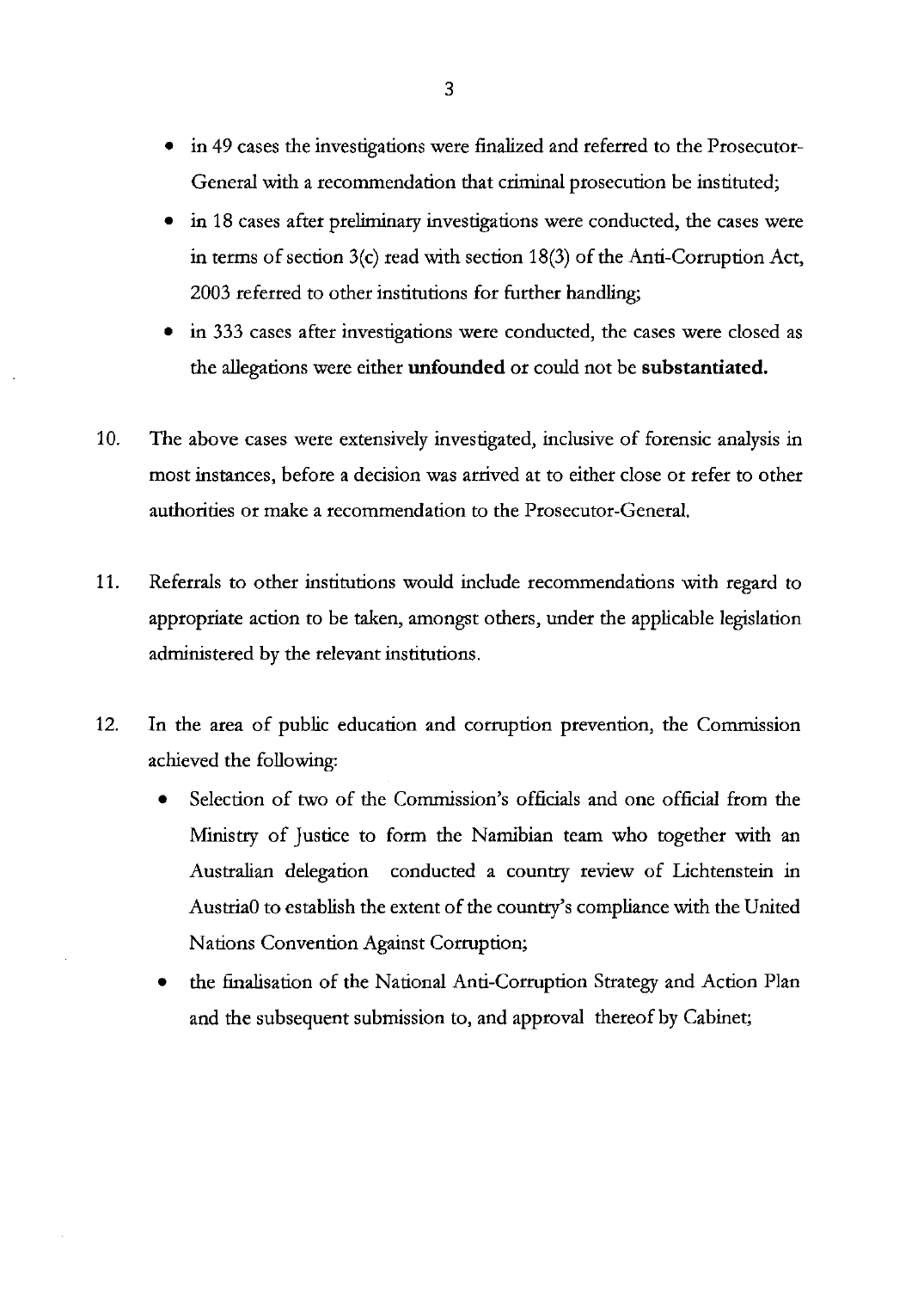- the successful launching of the National Anti-Corruption Steering Committee and convening of an induction workshop and first meeting for the members thereof;
- the establishment of a secretariat to coordinate the implementation of the Action Plan under the Strategy;
- the further training of Life Skills Teachers of the Ministry of Education on the Anti-Corruption Manual to ensure the successful integration of the topics contained therein into the Life Skills Curriculum;
- the distribution and dissemination of anti-corruption publications and messages to the Commission's various stakeholders at anti-corruption seminars, trade fairs, industrial shows and career fairs. In addition, as part of the Commission's public educational outreach activities, the youth and community members were engaged in projects such the development of posters and other artwork containing anti-corruption messages;
- the carrying out of assessments at selected public institutions to establish the corruption vulnerability of the institutions and the subsequent compilation of integrity management reports containing recommendations with regard to mitigating strategies to be implemented, inclusive of the establishment of integrity committees, to effectively prevent corruption.
- 13. The allocation ofN\$48 million for the 2016/17 financial year to fulfill its mandate, was inadequate when one compares it to the following needs on the ground:
	- The Commission is expected to investigate complex corruption cases. In this regard it is of utmost importance to from time to time to acquire the latest technological tools and devices needed to carry out forensic analysis. Investigators also need to be trained on the usage of such tools and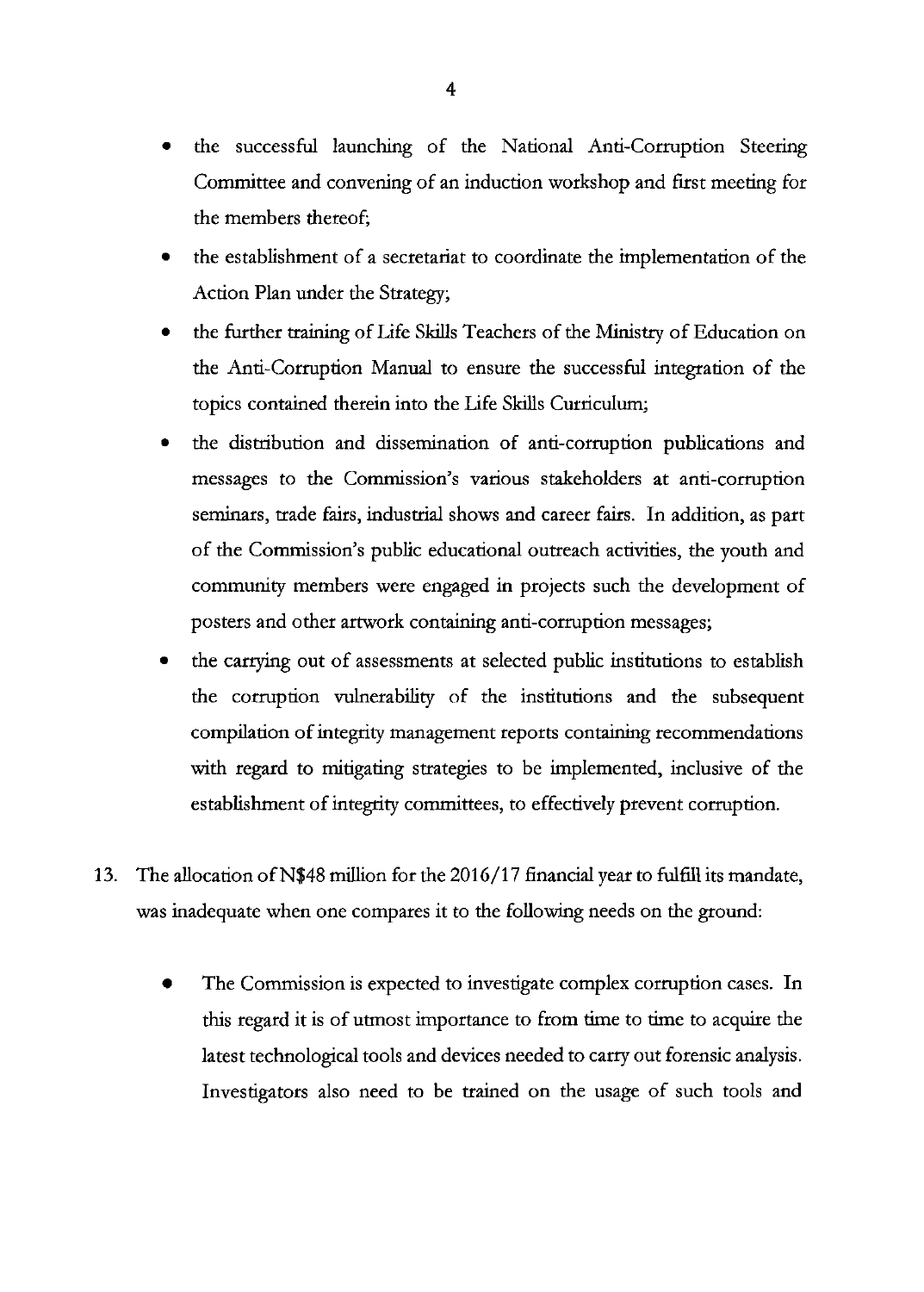devices as well as on the latest investigative techniques. Substantial resources are required for such acquisition and training.

- The software of the Case Management System of the Commission, on which all investigation data are captured, also needs to be continuously updated and maintained. It is critical, but also a costly affair to provide for the software updates and maintenance.
- 14. The above factors seriously hamper productivity and optimal service delivery to the public and, if not addressed timeously, have the potential to erode public confidence in the Commission.
- 15. The Anti-Corruption Commission continues to value Government support in the national effort to fight the scourge of corruption. Adequate funding is needed though, in particular, to continue increasing and developing the Commission's human resources capacity, which will enable the Commission to effectively and efficiently combat corruption.
- 16. The proposed allocation for the 2017/18 financial year is **FIFTY NINE MILLION THREE HUNDRED AND SEVENTY FIVE THOUSAND NAMIBIA DOLLARS.**
- 17. The allocation is to be divided among the three programmes as follows:
	- Investigation of allegations of corruption
	- Corruption prevention
	- Coordination, management and support

In respect of  $-$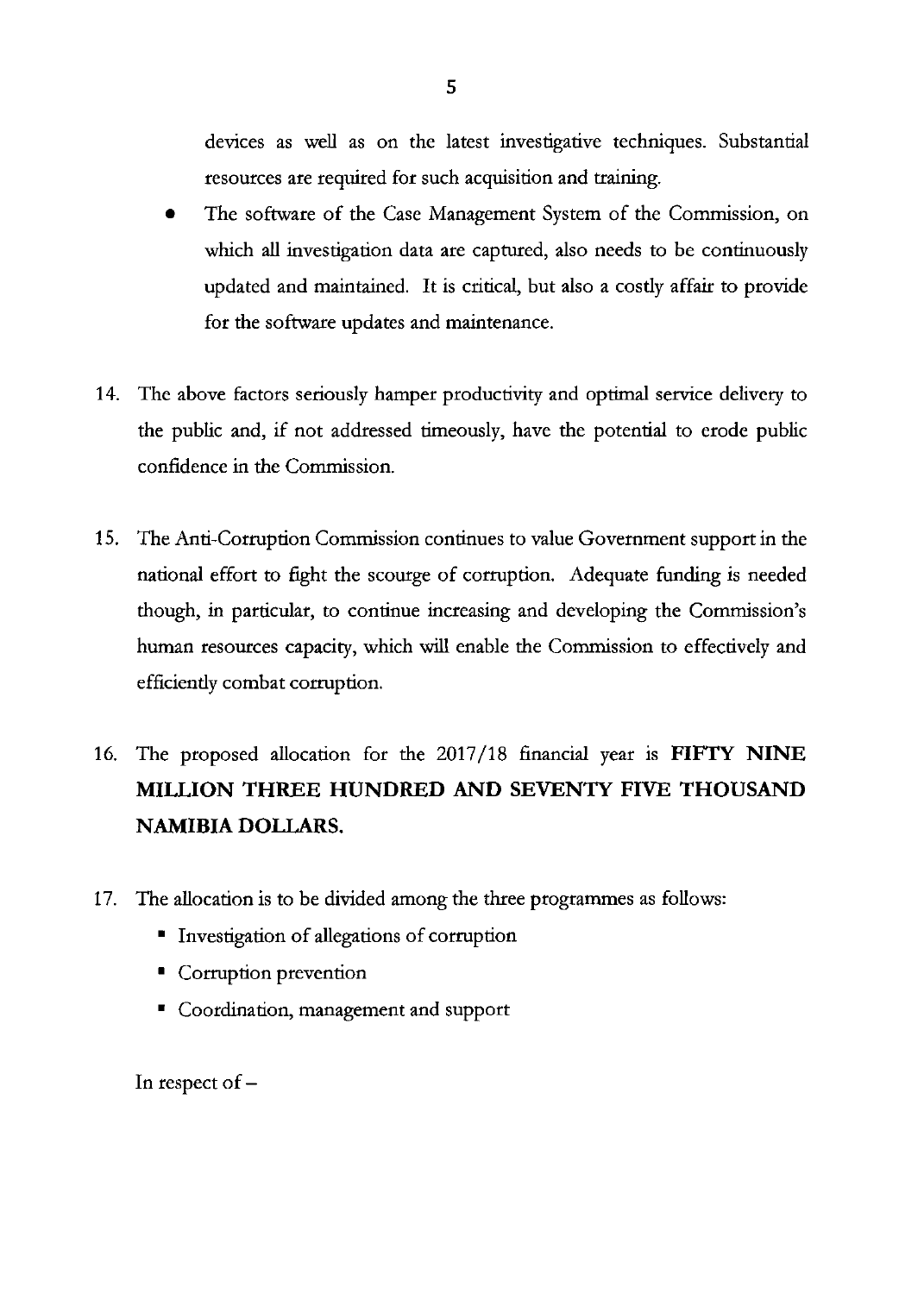- Programe 1: Investigation of allegations of corruption, an amount of **TWENTY TWO MILLION FIVE HUNDRED THOUSAND NAMIBIA DOLLARS** is to be allocated;
- Programme 2: Corruption prevention, an amount of **FOURTEEN MILLION EIGHT HUNDRED AND SEVENTY SEVEN THOUSAND NAMIBIA DOLLARS** is to be allocated;
- Programme 3: Coordination management and support, an amount **TWENTY ONE MILLION NINE HUNDRED AND NINETY EIGHT THOUSAND NAMIBIA DOLLARS** is to be allocated.

If allocated, the amounts would -

- ~ with regard to Programme 1, dealing with the **investigation of allegations of corruption,** enable the Commission to -
	- capacitate its investigators to successfully conduct and conclude investigations into alleged corrupt practices;
	- invest in modern software analysis programmes;
	- maintain the ACC's Case Management System, which controls and monitors investigative work;
- ~ with regard to Programme 2, dealing with **corruption prevention,** enable the Commission to  $-$ 
	- effectively coordinate the work of the National Anti-Corruption Steering Committee;
	- conduct Corruption Risk Assessments in Public and Private Institutions;
- ~ with regard to Programme 3, dealing with the **coordination, management and support functions,** enable the Commission to -